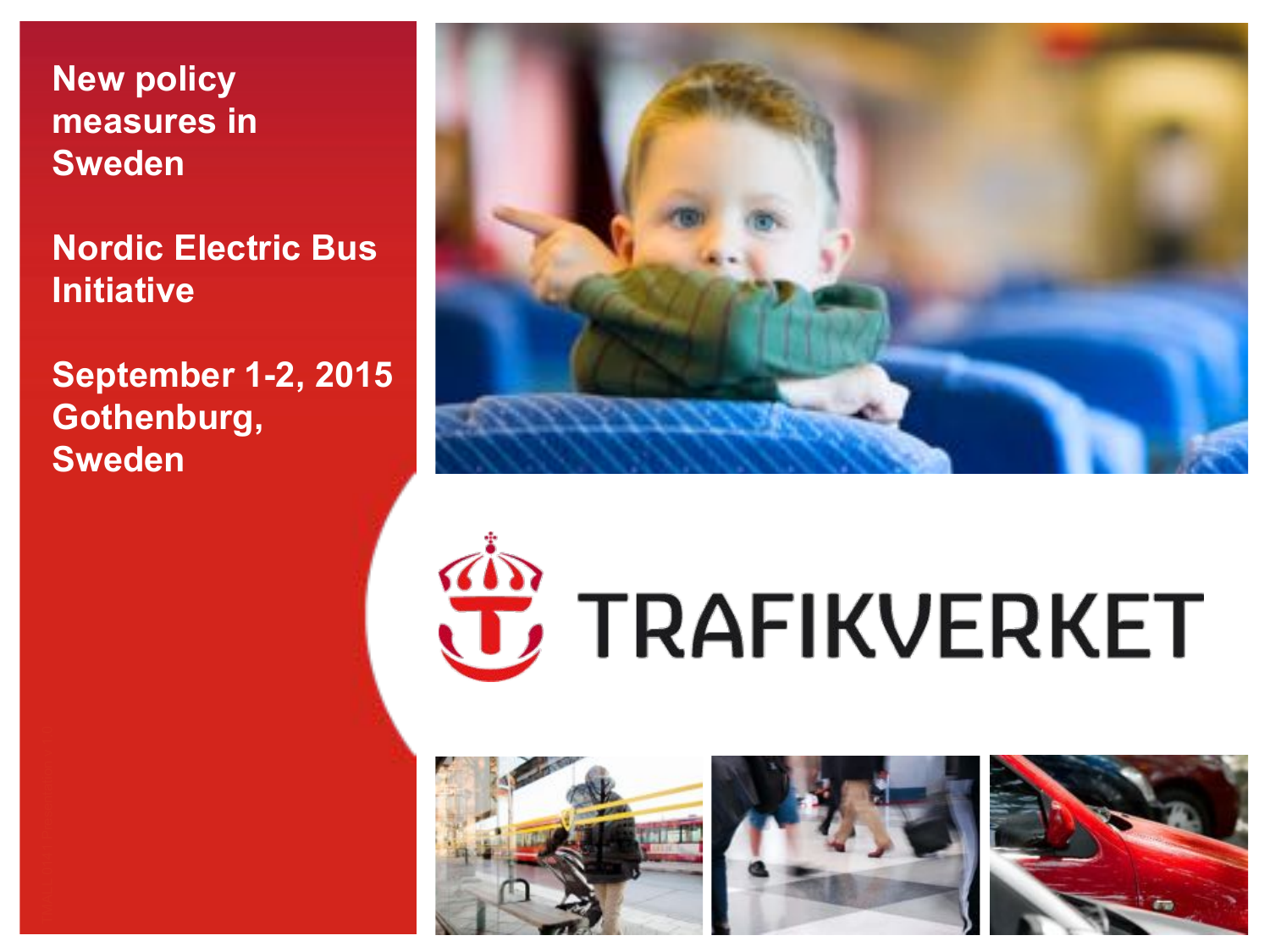### Governmental commission

- Proposed framework for urban environment agreements
	- the new thing with the financing form is that it includes a clear objective to increase the share of public transport, cycling and walking that demands not only the state co-financed measures in public transport but also other measures that the municipality commits to.
- Besides this the urban environment agreements should also contribute to innovative solutions in public transport.
- Two billion SEK will be allocated to public transport measures in the period 2015-2018.

|                             |                                             | <b>Engeningsbesiet</b>                                                                                                                                                                                                                                                                                                                                                                                                                                                                                                                                                                                                                                                                                                                     | 88 2      |
|-----------------------------|---------------------------------------------|--------------------------------------------------------------------------------------------------------------------------------------------------------------------------------------------------------------------------------------------------------------------------------------------------------------------------------------------------------------------------------------------------------------------------------------------------------------------------------------------------------------------------------------------------------------------------------------------------------------------------------------------------------------------------------------------------------------------------------------------|-----------|
| REGERINGEN                  |                                             | 2013-01-08                                                                                                                                                                                                                                                                                                                                                                                                                                                                                                                                                                                                                                                                                                                                 | NISSANDIN |
| <b>Näringsdeportementel</b> |                                             | <b>Trafcktronikeri</b>                                                                                                                                                                                                                                                                                                                                                                                                                                                                                                                                                                                                                                                                                                                     |           |
|                             |                                             | 781 St Berlings                                                                                                                                                                                                                                                                                                                                                                                                                                                                                                                                                                                                                                                                                                                            |           |
| <b>Regeningents besite</b>  |                                             | Uppdrag att to from förstag till comment för stademitjitertal med fokus på<br>Reguesingen uppdrar är Trafikovelser att ta fram föreäng till nusevads för<br>strekulde stademilidertal med folms på hållbane transporter i ståder. I                                                                                                                                                                                                                                                                                                                                                                                                                                                                                                        |           |
| 2048 <sub>1</sub>           |                                             | appointed ingle at freezil knowier och process för saval er preside som<br>kes komme i fråge för medig medfitemmering. Trafikreviset ska<br>dversårligt definiers vilke typer av årglinder nom han kommte i folga för<br>statig medfaunsiering, bultspandel tul olika typer er ätgisder och<br>laters eventuelle fitcheg på ergrinnening untexe den övergrinnede<br>angekaningan till måder. Vidare ska Trafikrerker beskriva vidas parter<br>nes ska konza osgl slobes readendetered soon subjegs meteoronismus<br>fala stadousloverschpatter. Traditoreket ska ockal redovna en process<br>for styrning och uppföljning samt en modell för hur avraben vita vara<br>wifermals. De statige medica ska kansa finishke i nistol (lova 2015- |           |
|                             | Toddowler the bl.s. Owevage                 | $\sim$ but stades<br>algoritates has balts till att andeles kullekterradik,<br>sykel och gång sone idlibure iransperter ikar,<br>- hur stadendetertalen kan bidte till genendetemäst av<br>kollektivtoafiklosningar genem nya kontrashediskova<br>transportionings: sent korreadmibility ay och tiligänglig<br>- her studendstavialen der utbecare di ett de bitesjut                                                                                                                                                                                                                                                                                                                                                                      |           |
| and the                     | streetlidher some beakte invisite aspektes, | senball rekoncession effektiva och käntatellektiva läntsiger sena<br>bidiur till möstlendestendet om God bebyggd möst.<br>har stadoualthertales has bolts till bliftet athenyending.<br>- har starkenildertake kas balta till dånd synadsättning och                                                                                                                                                                                                                                                                                                                                                                                                                                                                                       |           |

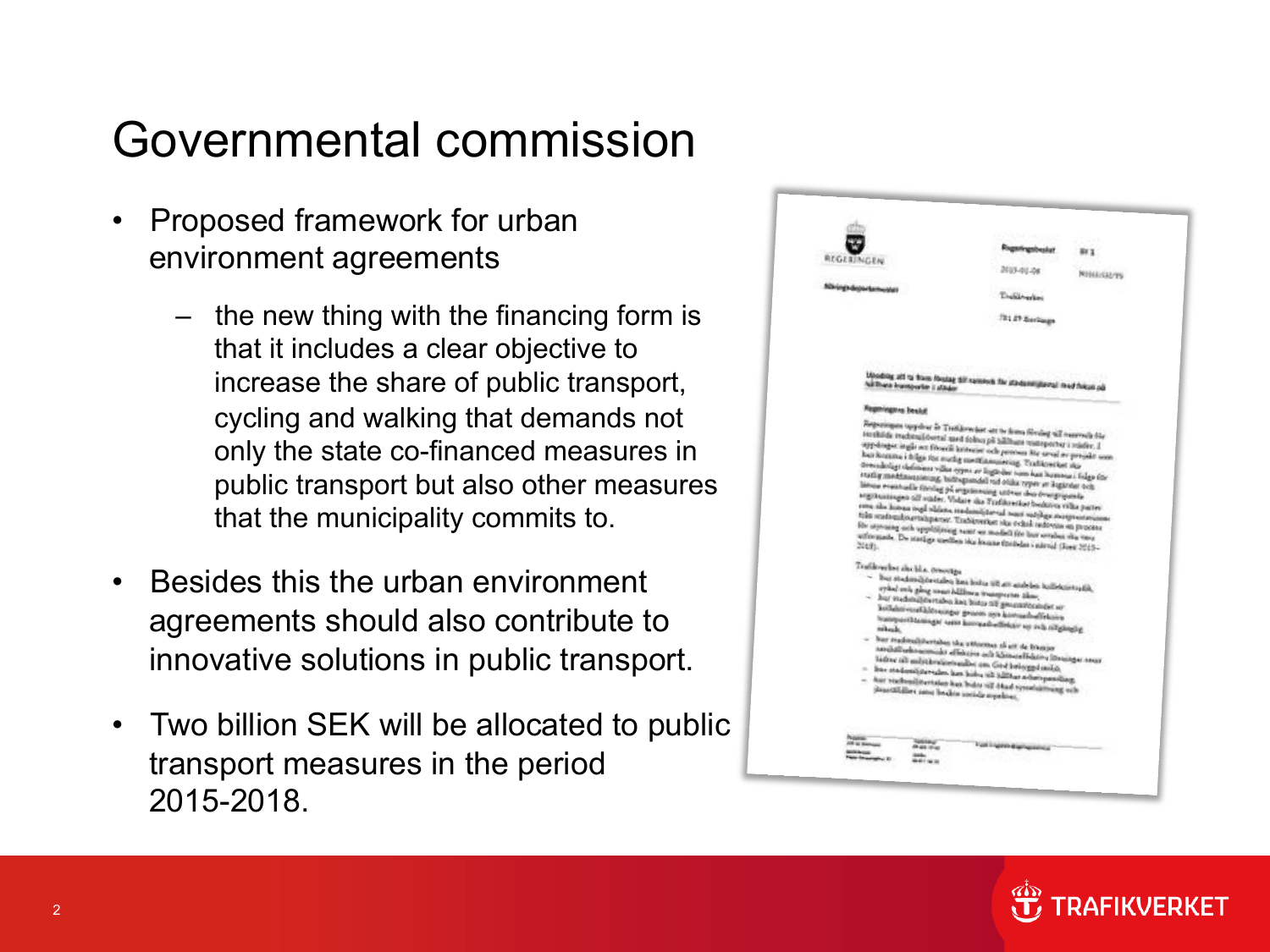

*Create conditions for a greater proportion of urban transport done by public transport, cycling or walking.*



#### *State co-funded measures Other committed measures*

*(complementary measures that is not funded)*

*Monitoring and reporting*

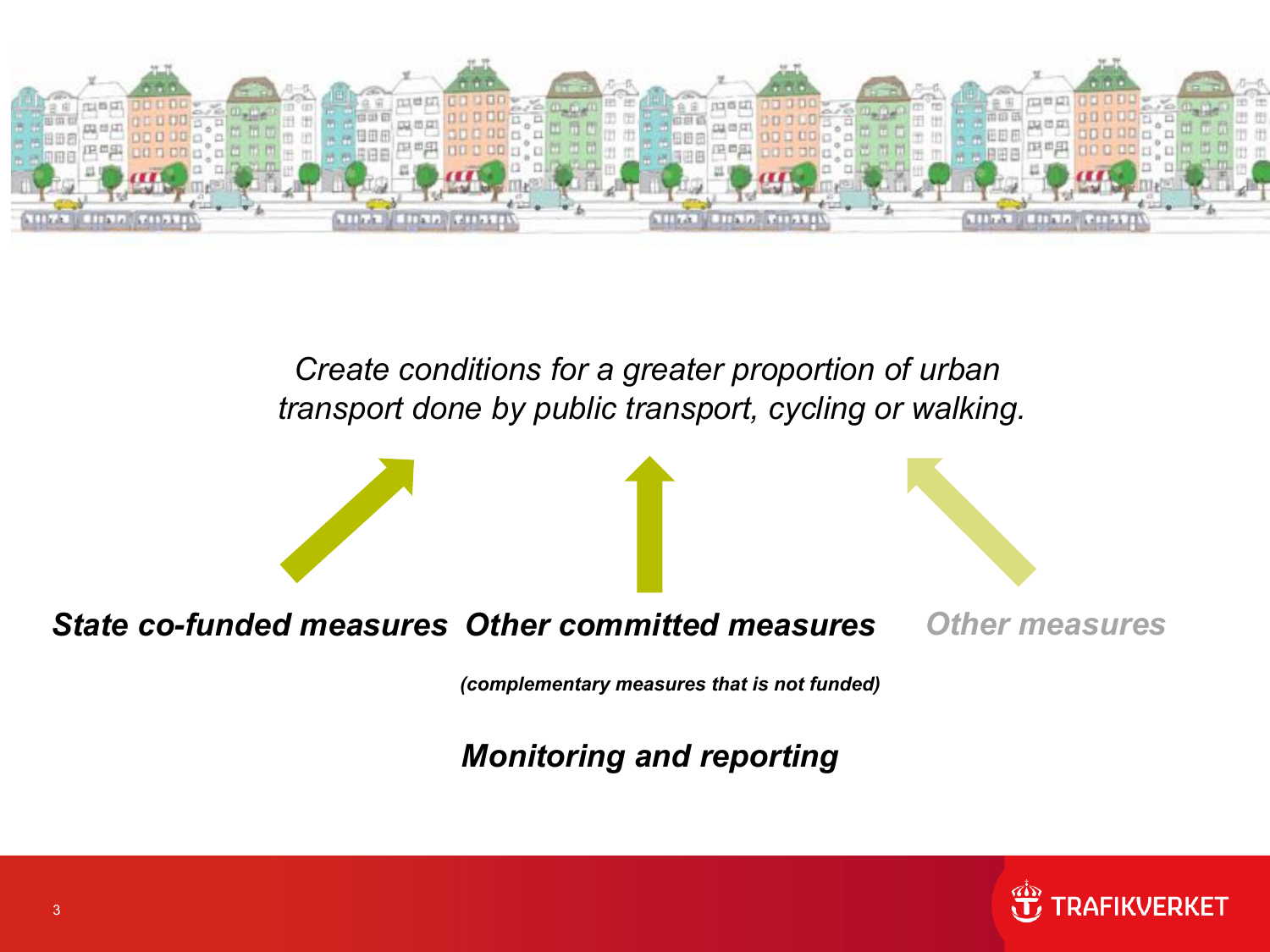# Who can apply?

- Only municipalities can apply for co-financing.
- Municipalities have control over many of other committed measures that may be relevant in the decisions.
- Municipalities will often have to sign contracts in turn, with additional partners such as public transport authority.



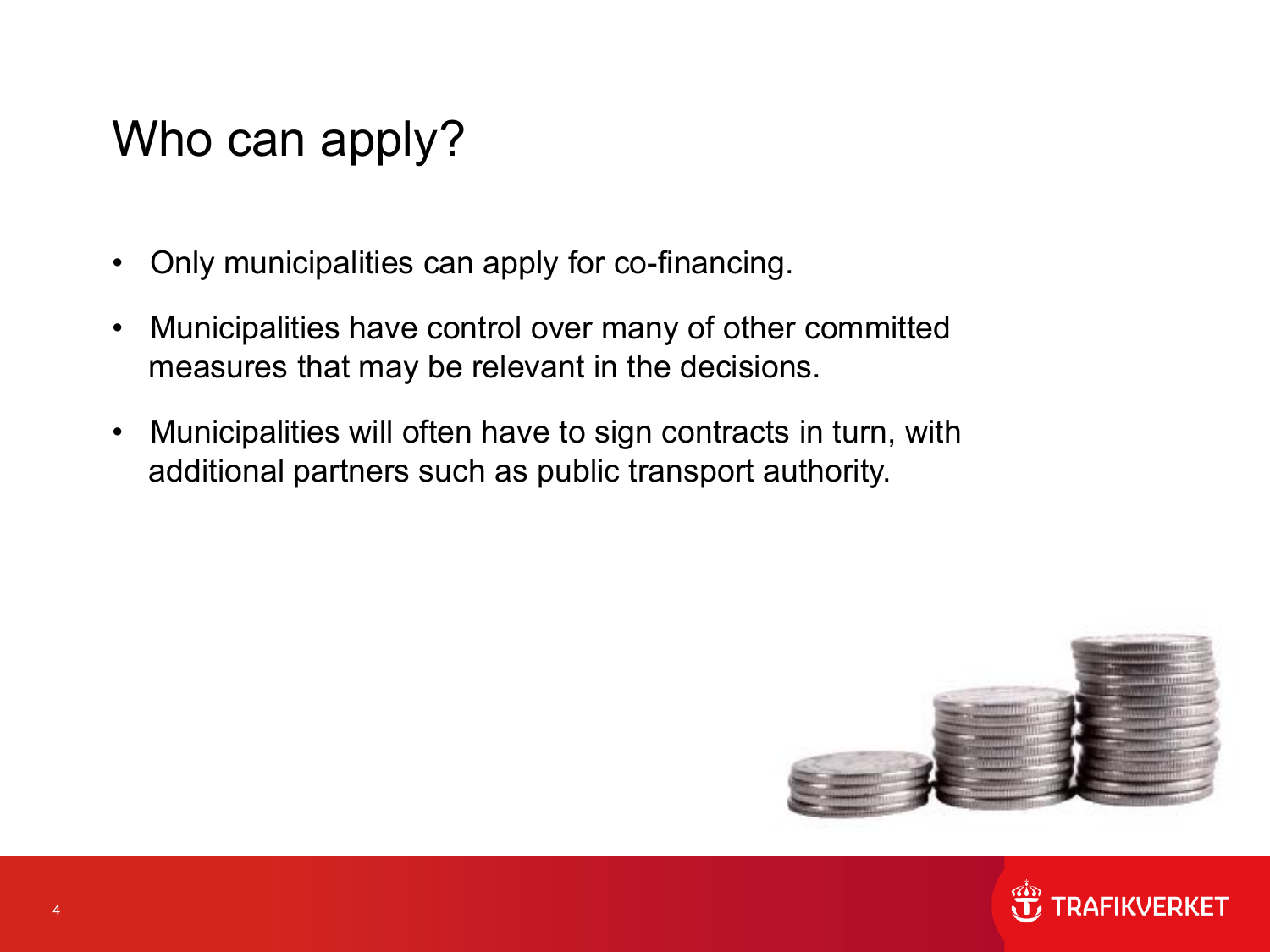### What measures can be co-financed?

- Capacity strong, attractive local and regional public transport infrastructure
- local and regional public transport infrastructure with purpose to demonstrate, test and evaluate the new transport solutions
- additional costs for environmental measures and improved energy efficiency of vehicles.



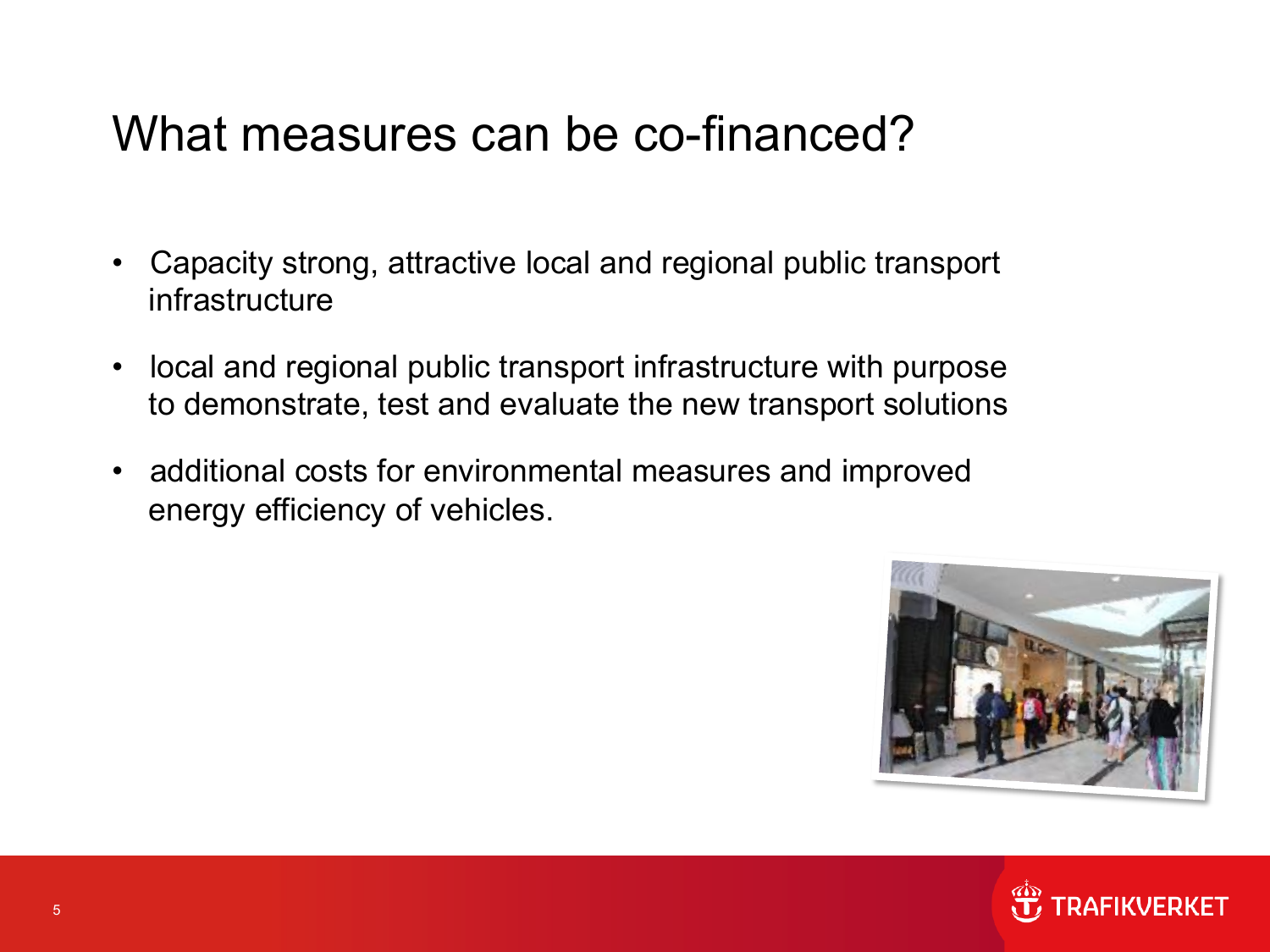# Other committed measures

- Plans for urban development central, in vicinity to public transport and mixed functions and an objective that detailed development plans essentially should follow the comprehensive plan
- expansion of bicycle and pedestrian paths and public transport in addition to what is state co-financed
- design and speed limits on streets in the city for pedestrians, cyclists and public transport
- parking policy, control of number of parking places, parking fees for reduced number of cars and car traffic in the city.



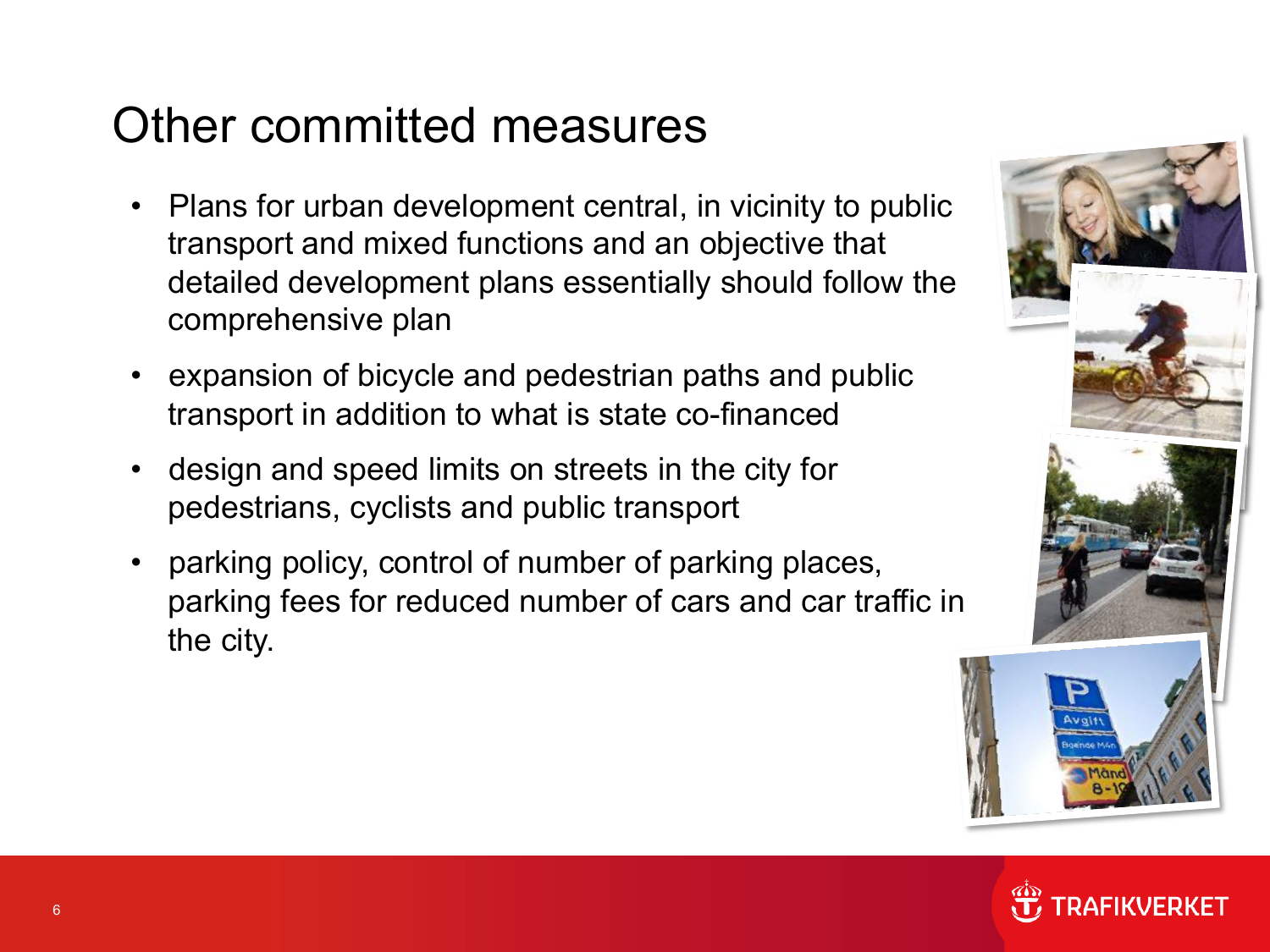# What follow-up will the municipality need to do?

- Monitoring of the commitment by the municipality under the decision
	- implementation of measures co-financed
	- implementation of other committed measures
- monitoring of the implementation of other measures outside the decision that is relevant (for example in the national transport plan)
- monitoring the development of car traffic, travel by walking, cycling and public transport
- monitoring of environmental effects
- monitoring is conducted annually and as final report.